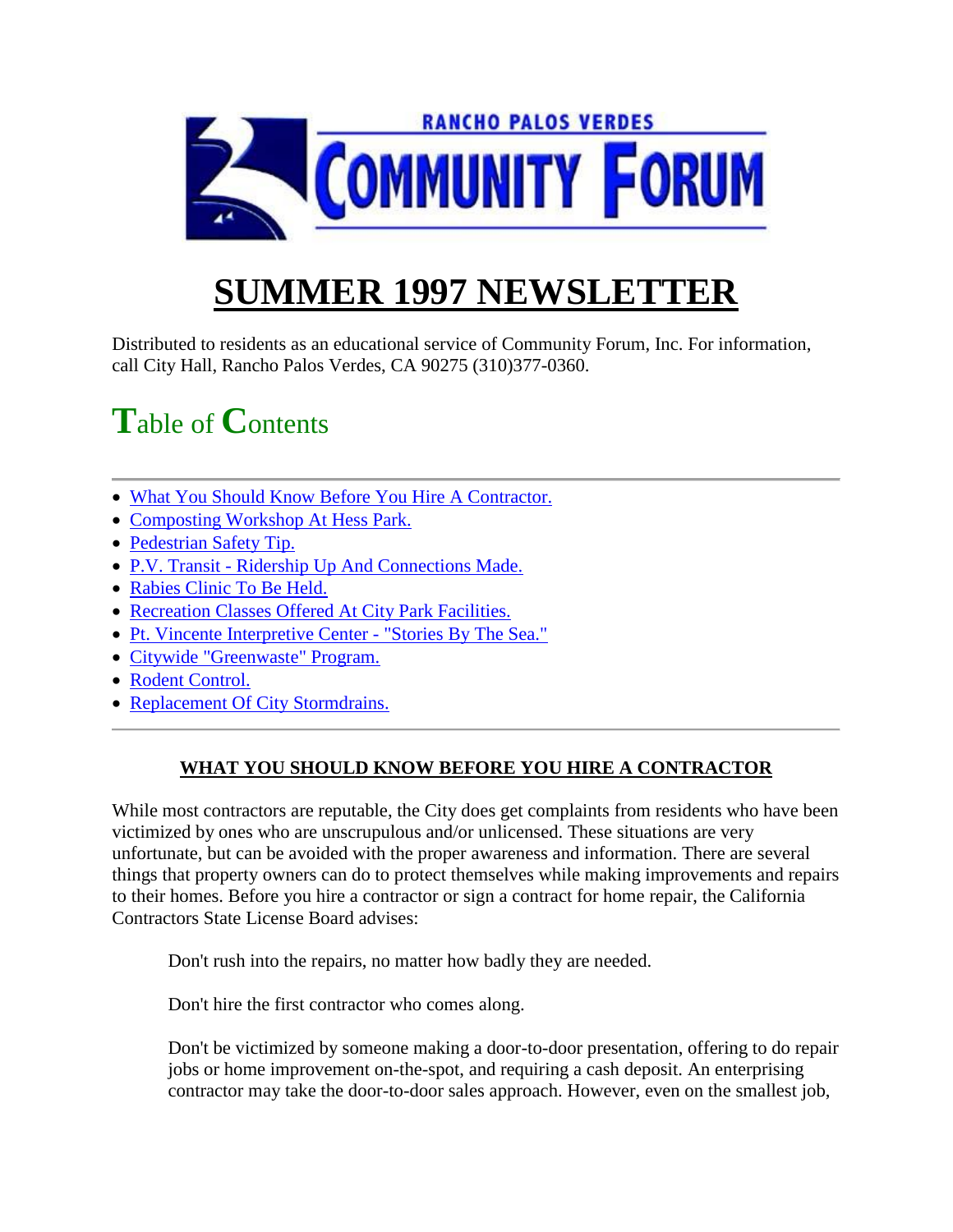you must get proof that the person you are dealing with has a contractor's license in the trade for which you expect to have the work done. Get a written contract that contains all the details of the job to be performed.

Deal only with licensed contractors. Consumers have very little, if any, recourse against unlicensed contractors.

Ask to see the contractor's "pocket license" or "Home Improvement Sales (HIS) registration. All contractors are issued a pocket license which show the type of trade for which they are licensed and the expiration date of the license. Ask to see some additional form of identification so you know who you are dealing with. If the person says he or she is representing a contractor, but can't show you a contractor's license or HIS registration, then call the contractor and find out if the person you are dealing with is authorized to act on behalf of the contractor.

Call the Contractor's Board to verify the information provided by the bidding contractor or salesperson, including the name of the person and the name on the license...is the person you are dealing with a legitimate representative of a licensed contractor with a clean record?

For any major work, get at least three bids and ask for references of work the contractor has completed in the local area.

Contact the people provided as references by the bidding contractor and ask questions that will help you decide whether the contractor you are considering hiring will satisfy your needs. This takes time, but saves money and aggravation in the long run.

Don't pay cash, done let the payments get ahead of the work completed and don't pay the full cost of the job up-front.

Under state law, when undertaking a home improvement or repair job, contractors cannot ask for a deposit of more than 10% of the total cost of the job or \$1,000, whichever is less...unless the contractor provides a bond, approved bond equivalent, or approved joint control ensuring completion of your contract. Any such bond is in addition to the bond required of all contractors for licensure.

Require a written contract with the contractor's license number on it, and don't sign until you fully understand the terms. Remember, if it's in the contract, you can expect to have it done. If it's not in there, even with a verbal promise, you may not get what your think you are paying for.

When you call the Contractors Board to check on the contractor, be prepared with the contractor's name, license number, and business address.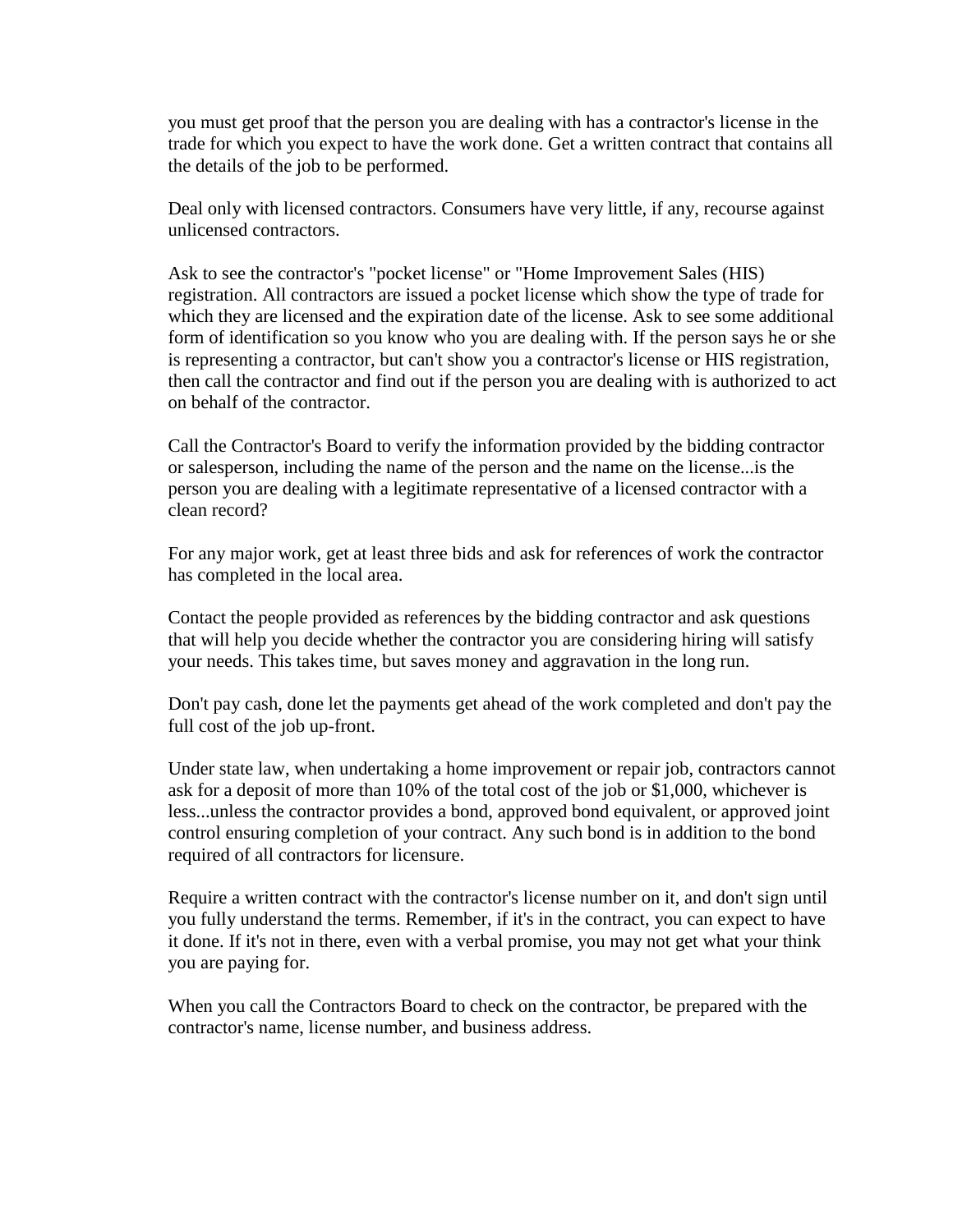For additional information, please contact the Contractors State License Board Southern Regional Office located at 7001 Village Drive Road, Buena Park, California 90621. The telephone number for most general information requests is (714) 994-7430.

#### **COMPOSTING WORKSHOP AT HESSE PARK**

The City will hold a free composting workshop on Saturday, July 19th at Hesse Park from 10 AM to 12 Noon. The benefits of composting will be discussed and attendees will see a demonstration of how composting works.

## **PEDESTRIAN SAFETY TIP**

The personnel at the Lomita Sheriff's Station would like to remind residents of the basic rules to follow if you are walking on City streets. Legally, pedestrians have the right-of- way within the crosswalk; however, this does not mean that they can cross at any time, nor can they be oblivious to traffic and still be safe.

Pedestrians need to stop, look, and listen for approaching vehicles and cross only when there are no oncoming vehicles or when all vehicles have stopped. The law does not permit pedestrians to leave the curb suddenly and walk or run into the path of a moving vehicle that is close enough to be a hazard. Remember, painted lines do not always protect pedestrians in a crosswalk. Pedestrians should never regard these painted crosswalks as an "invisible shield" which will protect them from approaching traffic. Vehicles require braking distance and cannot stop immediately!

A law enacted in 1983 states that "no pedestrian shall unnecessarily stop or delay traffic while in a marked or unmarked crosswalk." The longer a pedestrian is in the roadway, the greater the chance he or she can be struck. Parents should remind their children not to dawdle, "horse around," and to pay attention to traffic while in these crosswalks.

Please follow the rules and stay alive.

#### **PV TRANSIT - RIDERSHIP UP AND CONNECTIONS MADE**

PV Transit -- those green, white and blue vans you see on the Peninsula -- has reported a significant increase in ridership over the past six months. In some cases, this increase is fifty percent more than similar periods for previous years. The Transit Authority is attributing this increase to the more reliable "fixed" route system which was started two years ago. Alleviating the overcrowding that has been experienced during the afternoon peak hours will be five new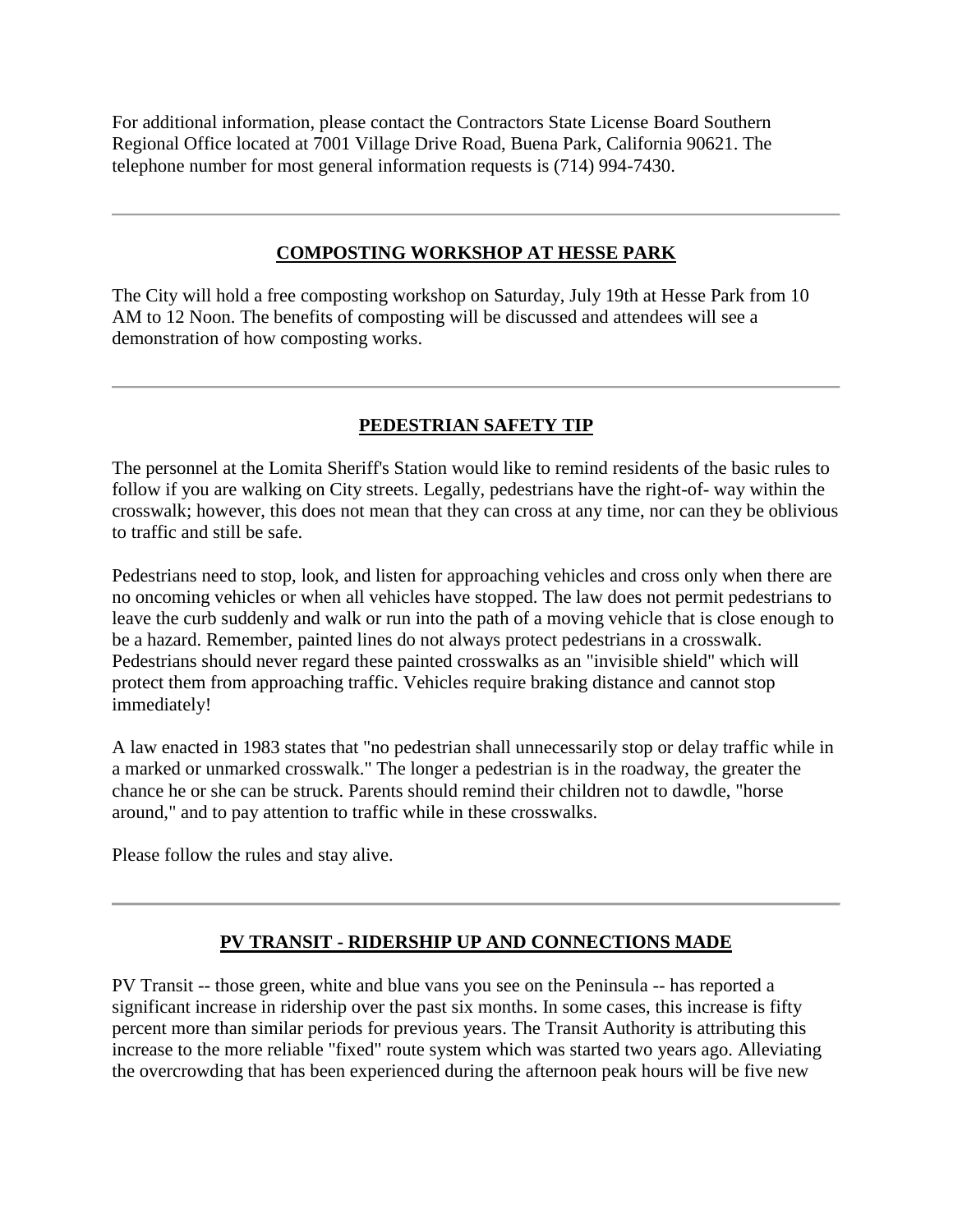replacement vehicles that are expected to arrive this spring. Meanwhile, there is still plenty of room during the remaining hours of operation which are from 6:30 A.M. to 6:00 P.M.

If you want to leave the Peninsula and still take public transportation, you can connect with other regional transit carriers such as the MTA which serves every area of Los Angeles County, including downtown and LAX. Riders can also transfer to the Blue and Green rail lines. For example, if you wanted to go to LAX or downtown L. A., you can take a PV Transit vehicle from any MTA Route 225/226 with bus stops at PV Drive South and Seacove; Hawthorne and PV Drive West; and, Crenshaw and PV Drive North. Be sure and ask the bus operator if a transfer is necessary. MTA Route 444 picks up at the same locations and its destinations include the Metro Rail connections at Union Station, Civic Center, Pershing Square, 7th St./Metro Center and the Green Line at Harbor/105 Freeway.

The LADOT Commuter Express (Route 448 goes to Exposition Park/USC and also to downtown L.A. PV Transit connects at Crest and Crenshaw; Hawthorne and Crest as well as additional stops along Hawthorne Boulevard.

Special services for pre-registered senior citizens and the disabled are offered by PV Transit through two Dial-A-Ride services. One is available on twenty minutes notice and transports riders throughout the Peninsula. Another is in cooperation with Access Services which requires reservations in advance; it provides door-to-door services to any address in the Los Angeles County metropolitan area.

This coming fiscal year, the Palos Verdes Transit Authority will be exploring connections with local transit systems in both the cities of Torrance and Gardena.

Information for these services is available at a number of locations: Palos Verdes Peninsula Transit Authority Office located at 38 Crest Road West; Central Library located at 650 Deep Valley Drive, Senior Center at the Shops; and, Rancho Palos Verdes City Hall, 30940 Hawthorne Boulevard. Also, this information can be accessed on the Transit Authority's Web page http:www.palosverdes.com/pvtransit, or you can call (310) 544-7108.

## **RABIES CLINIC TO BE HELD**

The City's annual rabies clinic will be held Thursday, July 24, 1997 from 7:00 p.m. to 8:30 p.m. at Rancho Palos Verdes City Hall, 30940 Hawthorne Boulevard.

RPV residents will be able to purchase for their dog, a rabies shot for \$4, a "6 in 1" shot for \$11 or both shots for \$15. New dog licenses and renewals also may be obtained at the clinic for the annual rate of \$24 for unaltered dogs or \$12 for neutered dogs. All RPV dog licenses expire on June 30, 1997.

For additional information regarding the rabies clinic, contact the SPCA at (310) 676- 1149.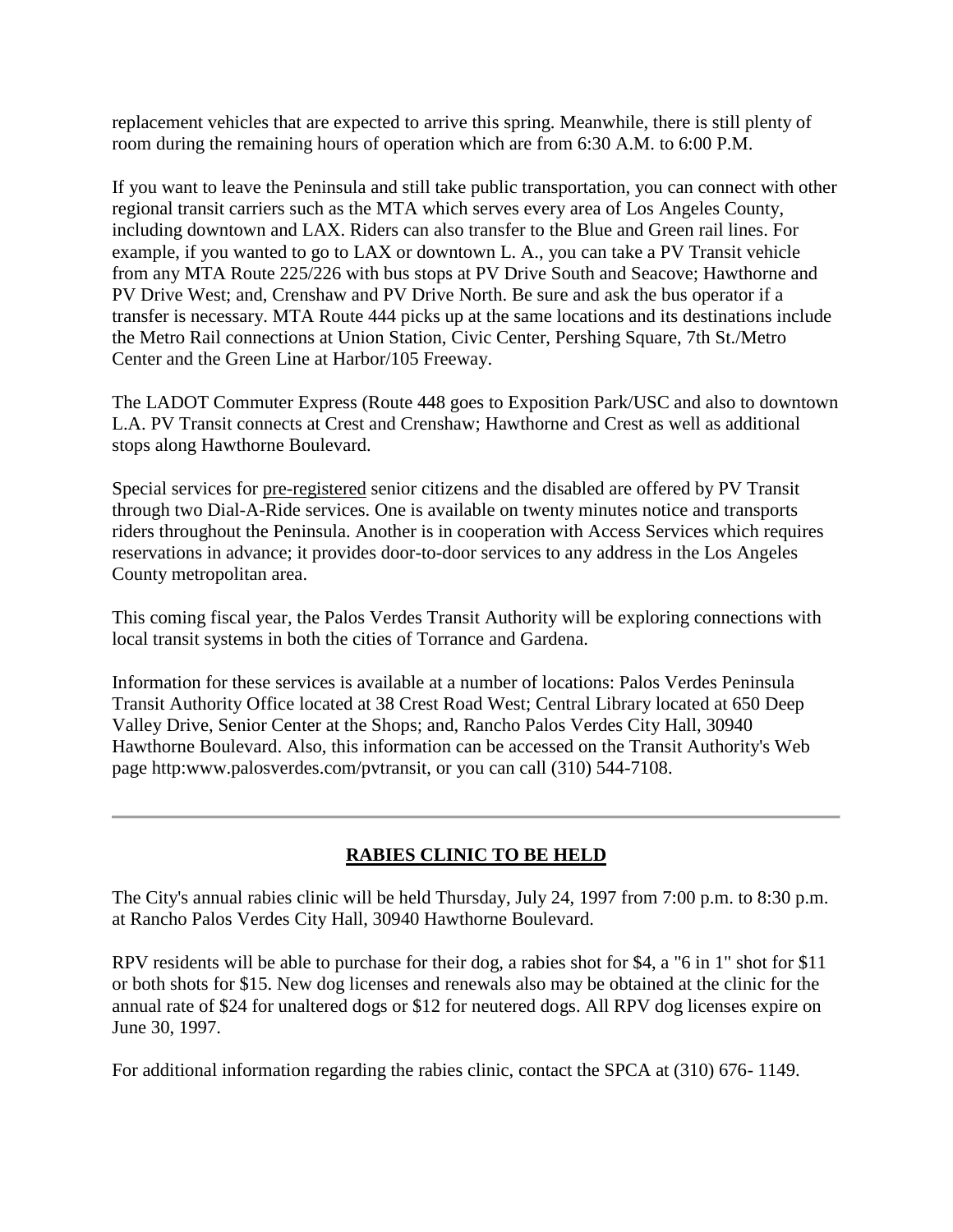#### **RECREATION CLASSES OFFERED AT CITY PARK FACILITIES**

Privatized recreation classes for the 1997 Summer Session will be held at various park sites in Rancho Palos Verdes. If you are interested in registering for these programs, you may pick up registration information at Hesse Park, or call the individual instructors. A list of current instructors, with their names, phone numbers and type of classes offered, is listed below.

Vi Ballard (310) 377-4525 Mommy & Me (Birth to Crawling)

Ann Bosma (310) 375-2064 Aerobic Dancing: Lite Impact (Adult)

Magda Cianciara (213) 466-9370 Yoga Classes (Teen/Adult)

Stan Corzine (310) 318-2690 Tai Chi Chuan (Teen/Adult)

Jacquelyn Fernandez (310) 377-2965 Women's Exercise & Fitness Class (Adult)

Larry Johnson (310) 831-5307 Tennis - Beg/Int/Adv (Youth, Teen, Adult) Pee Wee Tennis (4-7 years)

Loyola Marymount University (800) 964-1020 Reading Programs Classes for All Grade Levels (4 years - Adult)

Jeanne Murphy (310) 377-8507 Ladies Exercise (Adult)

Sachiye Nakano (310) 544-1624 Awareness Through Movement - Feldenkrais Method (Adult)

Barry Sacks (310) 519-4622 Mommy & Me (18 - 30 months) Wee Tots (2 1/2 - 4 years) P. V. Summer Sports Camps (5-10 years) Summer Outdoor Adventures (5-10 years)

Beven Sangi (310) 265-9505 Beautiful Skin At Any Age (Teen/Adult) Makeup 101 (Adult)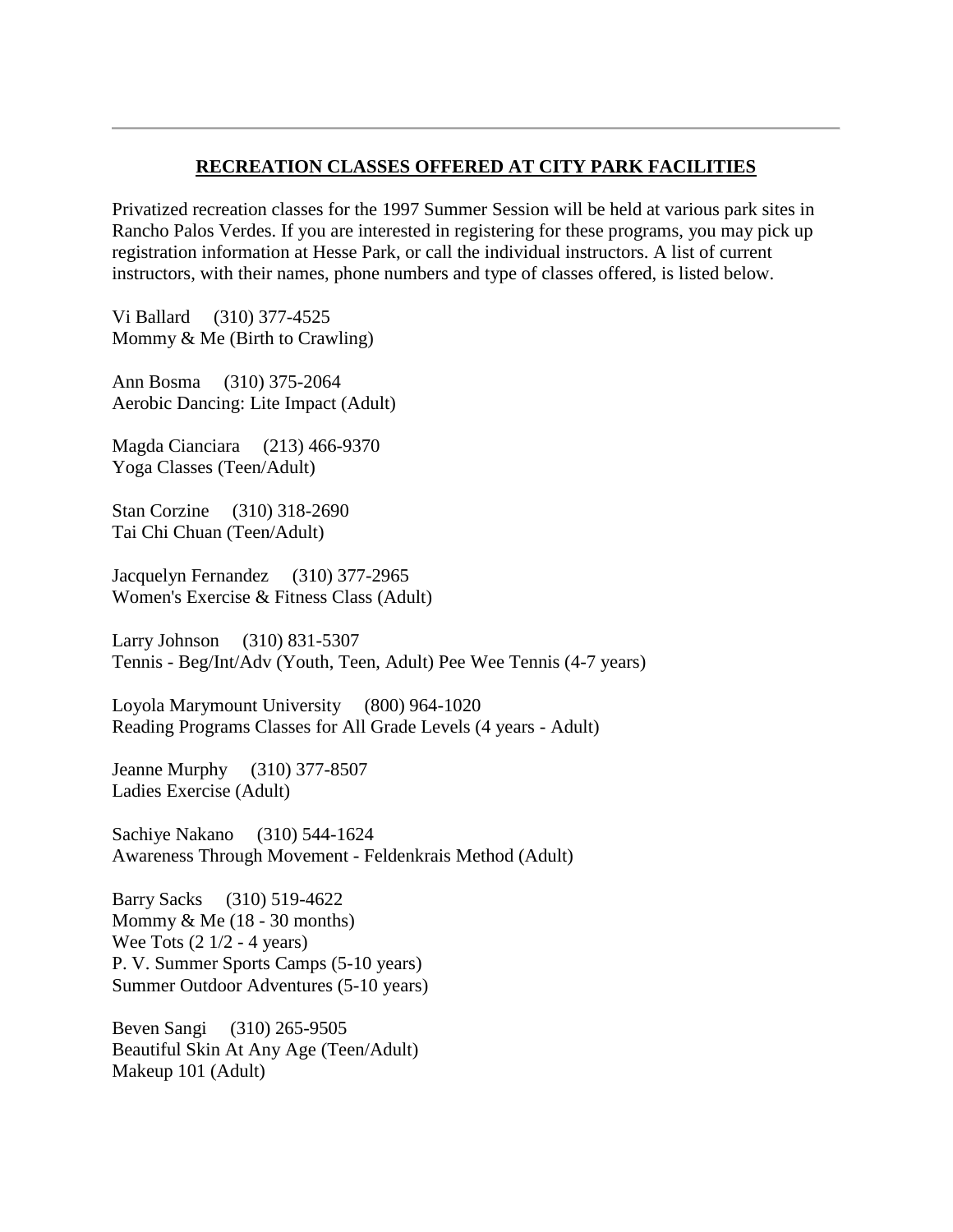San Pedro & Peninsula YMCA (310) 832-4211 Summer Day Camp Program (Kindergarten - 8th graders)

If you are interested in teaching classes at one of the City's park sites, please contact the Facility Coordinator at Hesse Park at 541-8114.

## **SUMMER HOURS AT RPV CITY PARKS**

**Abalone Cove Shoreline Park**  Everyday 9:00 a.m. - 4:00 p.m.

**Fred Hesse Community Park** Mon. - Fri. 9:00 a.m. - dusk Sat. & Sun. 10:00 a.m. - dusk

#### **Ladera Linda Community Center**

Mon. - Fri. 1:00 p.m. - 6:00 p.m. Sat. & Sun. 10:00 a.m. - 6:00 p.m.

#### **Point Vicente Interpretive Center**

Everyday 10:00 a.m. - 7:00 a.m.

#### **Robert E. Ryan Community Park**

Everyday 10:00 a.m. - dusk

#### **POINT VICENTE INTERPRETIVE CENTER**

#### **"STORIES BY THE SEA"**

## FOURTH SATURDAY OF EVERY MONTH FROM 12:30PM - 1:30PM

Bring the children to hear tales of curious dolphins, wayward whales, Native Americans and more. Our enthusiastic volunteers will read stories beneath the coral tree's shade. Books are geared for children of all ages. Parents must remain on the park grounds, lunches or snacks are suggested, and no reservations are required. This event is free to the public.

The Point Vicente Interpretive Center is located at the end of Hawthorne Boulevard, at 31501 Palos Verdes Drive West, in Rancho Palos Verdes, next to the Point Vicente Lighthouse. For more information, call (310) 377-5370.

#### **CITYWIDE "GREENWASTE" PROGRAM TO START IN AUGUST - SOME CHANGES IN THE PICKUP DAYS FOR WASTE MANAGEMENT CUSTOMERS**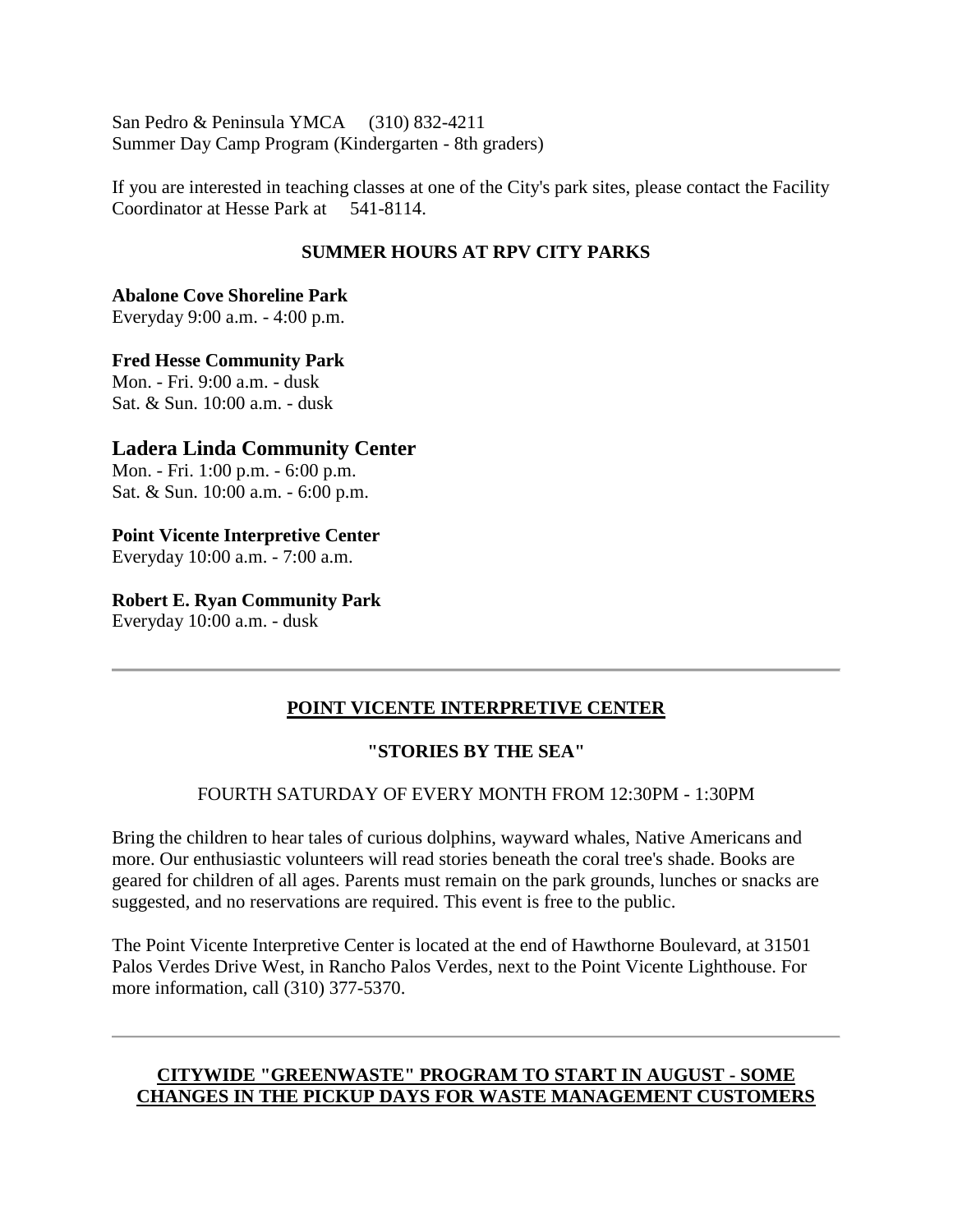On May 6, 1997, the City Council awarded new single-family residential refuse and recycling contracts to the City's current haulers Waste Management of Los Angeles and Ivy Rubbish Disposal. These new contracts will be for the period of July 1, 1997 through February 1, 2000. Because State law requires the City to reduce and/or divert fifty percent the amount of refuse sent to landfills by the year 2000, some changes will be made to the present collection of refuse to help reach that goal. One of those changes is the implementation of a voluntary "greenwaste" program for residents serviced by Waste Management.

Greenwaste consists of grass clippings, leaves, plants, weeds, yard trimmings, wood chips and small wood scraps. To take advantage of this voluntary program, Waste Management customers should separate these items out from the rest of their refuse. To avoid contamination of the greenwaste, residents are advised not to mix in refuse or other recycling material. This greenwaste will be used as "alternative daily cover" at landfills and will count toward the City meeting its mandatory diversion goal. Residents will be receiving a detailed brochure about this program from Waste Management prior to its August implementation. Waste Management will also be providing "Greenwaste Container" labels which should be affixed to the container(s) that will be used specifically for greenwaste. There will be no greenwaste program for the small percentage of residents who are on "pup routes" -- streets too narrow to be serviced by the big refuse trucks.

Waste Management customers will still receive their twice-a-week refuse and once-a- week recycling collection **and** the greenwaste pick-up at the current rate of \$20.66 per month. Some residents with a Monday/Thursday and /or a Tuesday/Friday pickup schedule will be changed to a new Wednesday/Saturday pickup day. Those customers that will have a change in their pickup day will get advanced notification from Waste Management.

No changes will occur in the recycling program. Residents should continue to use the three stackable bins for storage of the following items: (1) mixed paper; (2) glass, aluminum and plastic; and, (3) newspaper. Under this new contract with its haulers, the City will continue to keep 100% of the revenues from the sale of the recyclables. This will assure the continuation of the Beautification Grants that the City awards to homeowner associations and neighborhood groups as well as the "Recycler of the Month" drawings which entitles the winner to one year's free refuse pickup.

#### **Ivy Rubbish Disposal**

Those residents serviced by Ivy Rubbish Disposal will receive a rate reduction of \$1.15 to \$1.50 a month. There will be no greenwaste program implemented in the Ivy service area because their refuse is taken to the Southeast Resource Recovery Facility (SERRF) in Long Beach. This is a waste-to-energy incineration facility and the City receives diversion credit for the trash disposed of at that site.

Ivy customers will have no changes in their route pick-up days and they can continue to comingle the recyclables which are separated at the recycling facility.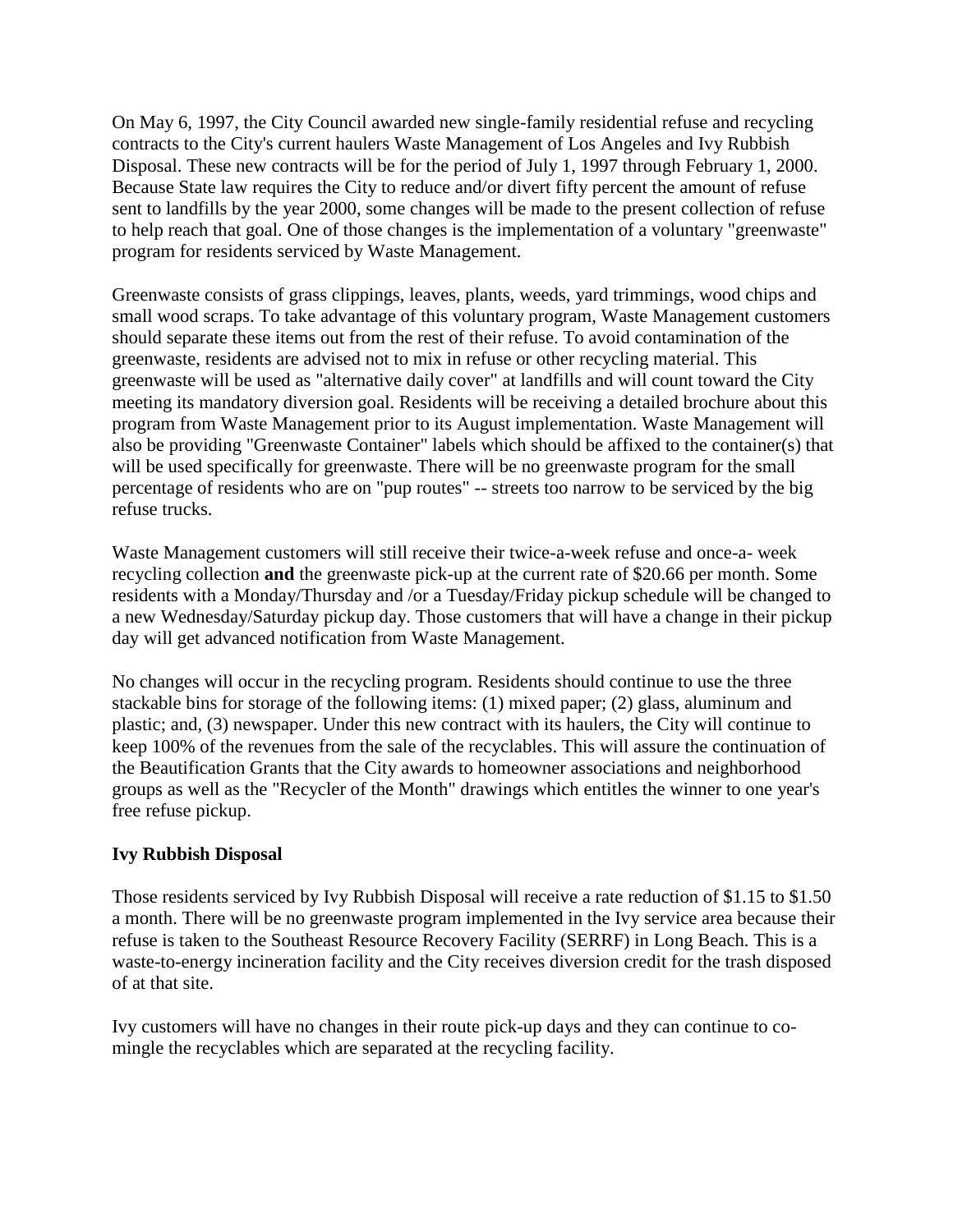If you have any questions about the new refuse contracts, please contact the Public Works Department at (310) 541-6500.

#### **RATS!!! IT'S SPRING RODENT PATROL TIME**

Los Angeles County Health officials urge residents to stop these pests, whose number grow with new foliage.

Rats and mice increase in residential neighborhoods in spring because seasonal fruits and vegetation give rodents what they need to thrive. Rodents spread disease, contaminate food and chew up structures, so City residents need to take action early and quickly.

The Los Angeles County Health Department advises that to eliminate conditions that invite these rodents, all pet food, seeds, and garbage should be stored in rodent-proof containers. Also, residents should make efforts to reduce other attractions such as snails, fruits, berries, and dog droppings. Do not leave pet food out overnight.

City residents are advised to trim back vegetation such as ivy, weeds, vines, bushes , and other ground covers. Remove trash, debris, and castoff materials, and store wood piles at least 18 inches off the ground and a foot away from walls and fences. To keep rodents from entering homes and garages, make sure that openings to foundations are repaired, that crawl hole and attic screens are in good condition, and that garage doors have weather stripping. Rodents only need one-quarter of an inch to enter into a structure!

Some of the telltale signs of rodent infestation are animal droppings, hollowed-out fruit, stripped bark, empty garden snail shells, gnaw marks on items stored inside or outside, and even on wooden doors. At night, they can usually be heard scurrying in attics or behind walls.

The Health Department recommends using mechanical snap traps or approved rodent poison to control rats and mice; however, make sure poison is kept away from children and pets. Always follow the label instructions exactly. If a homeowner is unsure of whether it's safe to use poison, use a trap instead.

Residents of Rancho Palos Verdes can get rodent control information by calling the Department of Health Services at (213) 881-4046.

## **REPLACEMENT OF CITY STORM DRAINS**

The City may be only twenty-four years old, but many of its storm drain systems are 40 to 50 years old and are in need of repair and/or replacement. Consisting primarily of short corrugated metal pipes, these systems run under roadways and outlet into canyons. Many of the metal pipes